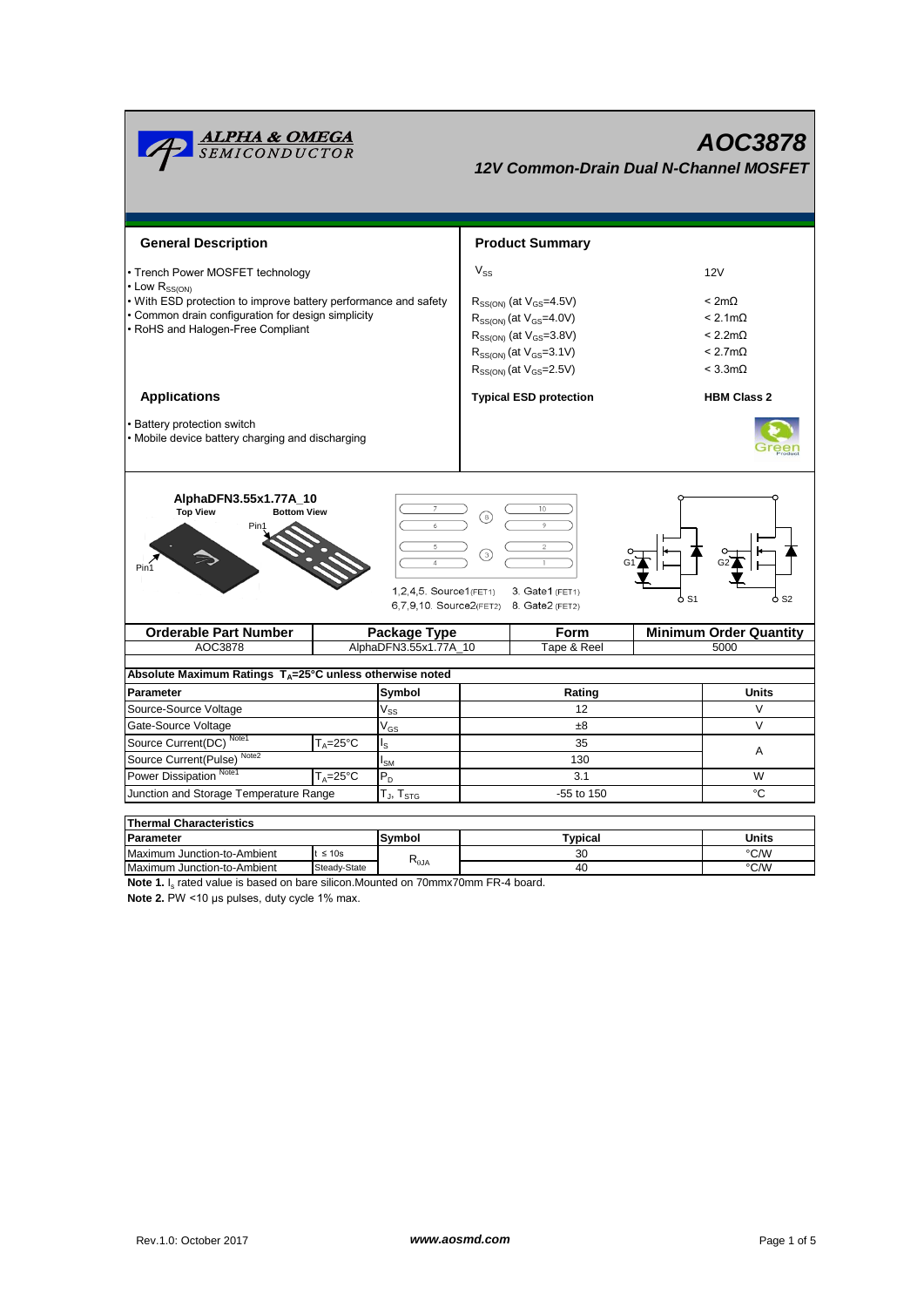

## **Electrical Characteristics (TJ=25°C unless otherwise noted)**

| <b>Symbol</b>             | Parameter                             | <b>Conditions</b>                                                                                                     | Min                   | Typ                   | Max  | <b>Units</b> |     |           |  |  |
|---------------------------|---------------------------------------|-----------------------------------------------------------------------------------------------------------------------|-----------------------|-----------------------|------|--------------|-----|-----------|--|--|
| <b>STATIC PARAMETERS</b>  |                                       |                                                                                                                       |                       |                       |      |              |     |           |  |  |
| <b>BV</b> sss             | Source-Source Breakdown Voltage       | <b>Test Circuit 6</b><br>$IS=250\mu A$ , $VGS=0V$                                                                     |                       |                       | 12   |              |     | $\vee$    |  |  |
| $I_{SSS}$                 | Zero Gate Voltage Source Current      | $V_{SS}$ =12V, $V_{GS}$ =0V<br><b>Test Circuit 1</b>                                                                  |                       |                       |      | 1            | μA  |           |  |  |
|                           |                                       |                                                                                                                       |                       | $T_i = 55^{\circ}C$   |      |              | 5   |           |  |  |
| $I_{GSS}$                 | Gate leakage current                  | $V_{SS} = 0V$ , $V_{GS} = \pm 8V$                                                                                     | <b>Test Circuit 2</b> |                       |      |              | ±10 | μA        |  |  |
| $V_{GS(th)}$              | Gate Threshold Voltage                | $V_{SS} = V_{GS}$ , $I_S = 250 \mu A$                                                                                 | <b>Test Circuit 3</b> |                       | 0.4  | 0.7          | 1.1 | $\vee$    |  |  |
| $R_{SS(ON)}$              | Static Source to Source On-Resistance | $V_{GS} = 4.5V, I_S = 5A$                                                                                             |                       | <b>Test Circuit 4</b> | 1.1  | 1.65         | 2.0 | $m\Omega$ |  |  |
|                           |                                       |                                                                                                                       |                       | $T_i = 125^{\circ}C$  | 1.5  | 2.25         | 2.7 |           |  |  |
|                           |                                       | $V_{GS} = 4.0 V, I_S = 5A$                                                                                            | <b>Test Circuit 4</b> |                       | 1.2  | 1.7          | 2.1 | $m\Omega$ |  |  |
|                           |                                       | $V_{GS} = 3.8 V, I_S = 5A$                                                                                            | <b>Test Circuit 4</b> |                       | 1.25 | 1.75         | 2.2 | $m\Omega$ |  |  |
|                           |                                       | $V_{GS} = 3.1 V, I_S = 5A$                                                                                            | <b>Test Circuit 4</b> |                       | 1.35 | 1.95         | 2.7 | $m\Omega$ |  |  |
|                           |                                       | $V_{GS} = 2.5V, I_S = 5A$                                                                                             | <b>Test Circuit 4</b> |                       | 1.6  | 2.3          | 3.3 | $m\Omega$ |  |  |
| $g_{FS}$                  | <b>Forward Transconductance</b>       | $V_{SS} = 5V$ , $I_S = 5A$                                                                                            |                       | <b>Test Circuit 3</b> |      | 55           |     | S         |  |  |
| V <sub>FSS</sub>          | Forward Source to Source Voltage      | $IS=1A, VGS=0V$                                                                                                       |                       | <b>Test Circuit 5</b> |      | 0.52         | 1   | $\vee$    |  |  |
|                           | <b>DYNAMIC PARAMETERS</b>             |                                                                                                                       |                       |                       |      |              |     |           |  |  |
| R <sub>g</sub>            | Gate resistance                       | $f = 1$ MHz                                                                                                           |                       |                       |      | 1.0          |     | KΩ        |  |  |
|                           | <b>ISWITCHING PARAMETERS</b>          |                                                                                                                       |                       |                       |      |              |     |           |  |  |
| $Q_{g}$                   | Total Gate Charge                     | $V_{G1S1} = 4.5V$ , $V_{SS} = 6V$ , $I_S = 5A$                                                                        |                       |                       |      | 60           |     | nC        |  |  |
| $t_{D(on)}$               | Turn-On DelayTime                     |                                                                                                                       |                       |                       |      | 2.1          |     | μs        |  |  |
| $\mathsf{t}_{\mathsf{r}}$ | Turn-On Rise Time                     | $V_{G1S1} = 4.5V$ , $V_{SS} = 6V$ , $R_1 = 1.2\Omega$ ,<br>$R_{\text{GEN}} = 3\Omega$<br>Test<br>Circuit <sub>8</sub> |                       |                       |      | 4.3          |     | μs        |  |  |
| $t_{D(off)}$              | Turn-Off DelayTime                    |                                                                                                                       |                       |                       |      | 3.1          |     | μs        |  |  |
| $\mathsf{t}_{\mathsf{f}}$ | <b>Turn-Off Fall Time</b>             |                                                                                                                       |                       |                       |      | 14           |     | μs        |  |  |

APPLICATIONS OR USE AS CRITICAL COMPONENTS IN LIFE SUPPORT DEVICES OR SYSTEMS ARE NOT AUTHORIZED. AOS DOES NOT ASSUME ANY LIABILITY ARISING OUT OF SUCH APPLICATIONS OR USES OF ITS PRODUCTS. AOS RESERVES THE RIGHT TO IMPROVE PRODUCT DESIGN, FUNCTIONS AND RELIABILITY WITHOUT NOTICE.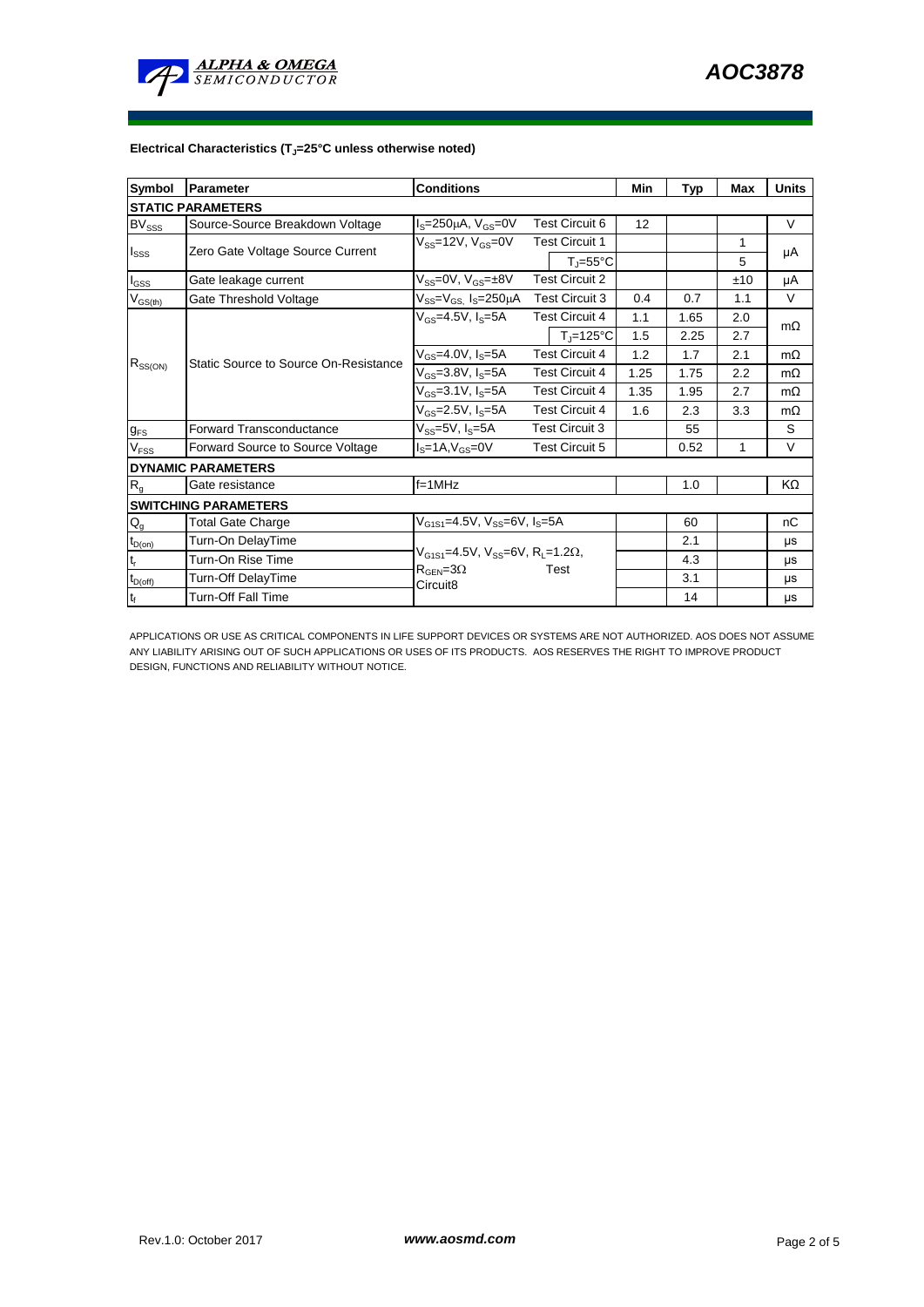

## **TYPICAL ELECTRICAL AND THERMAL CHARACTERISTICS**

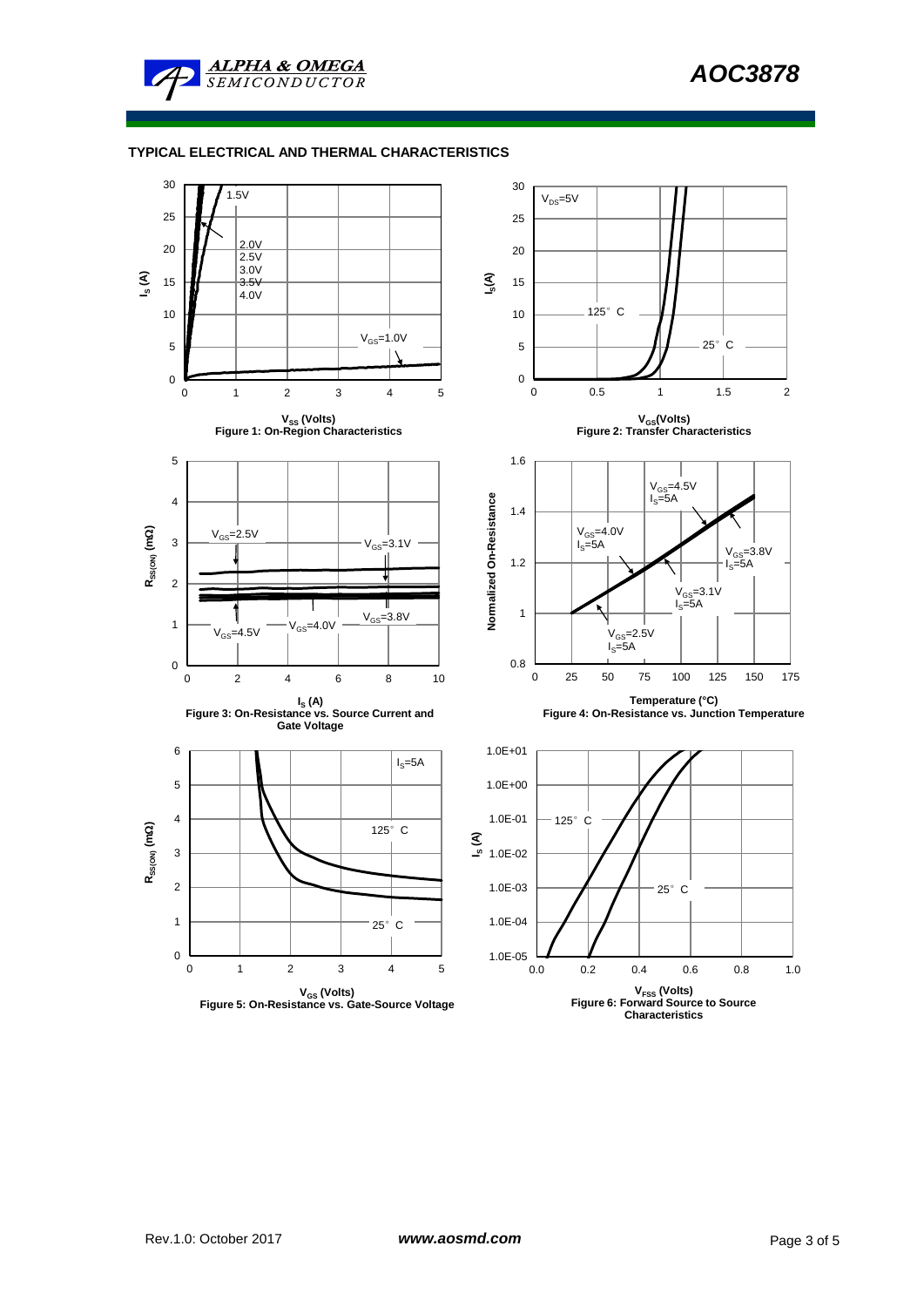

## **TYPICAL ELECTRICAL AND THERMAL CHARACTERISTICS**



**Figure 10: Normalized Maximum Transient Thermal Impedance (Note1)**